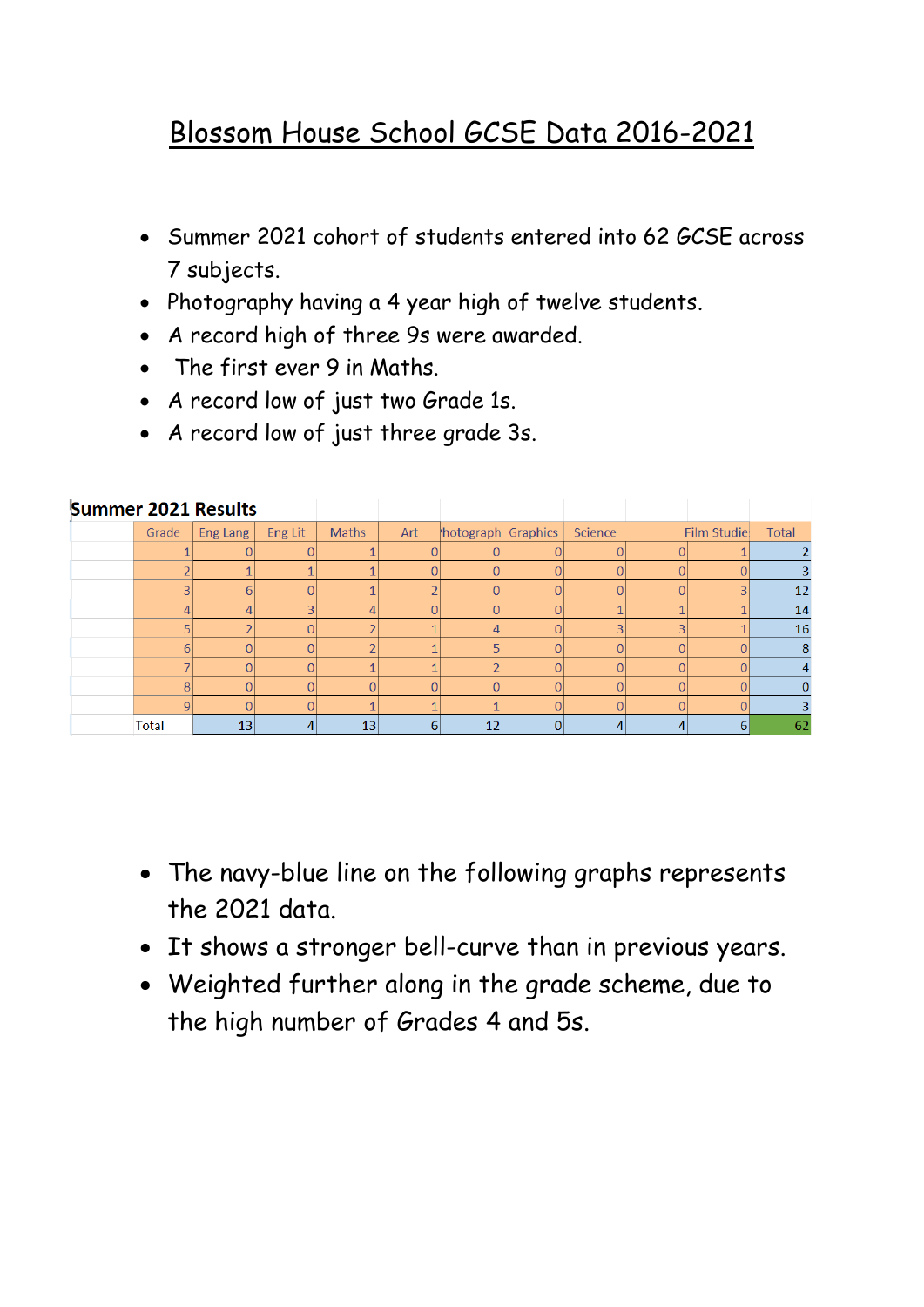



- The following tables and graphs show the pass and fail ratios from 2016-2021
- From 2016-19 the pass/fail rate was tilted delicately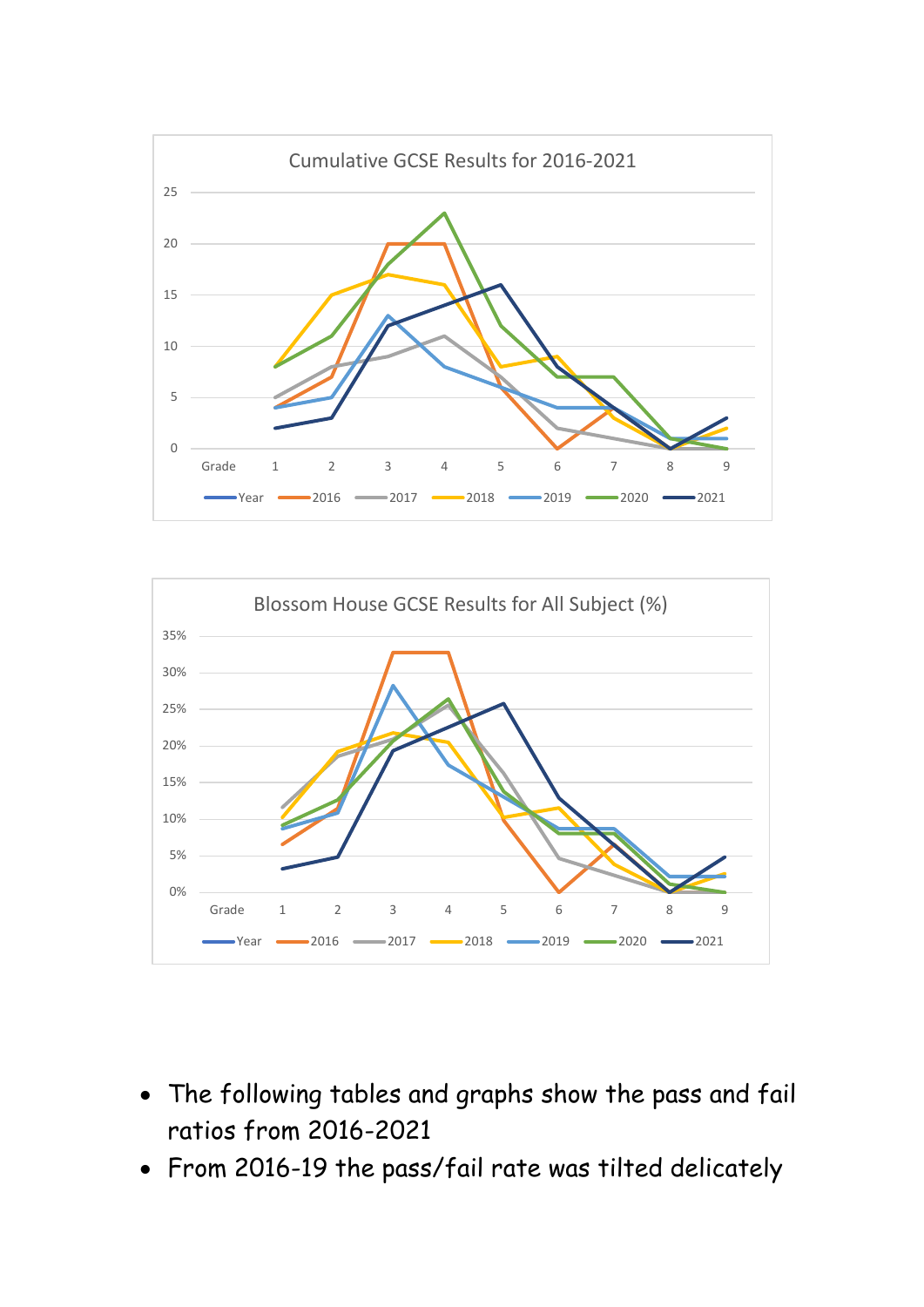- 2020 saw a massive swing toward students passing with 57.46% achieving 4 or above.
- In 2021, it increased dramatically with 72.58% achieving a 4 or above.